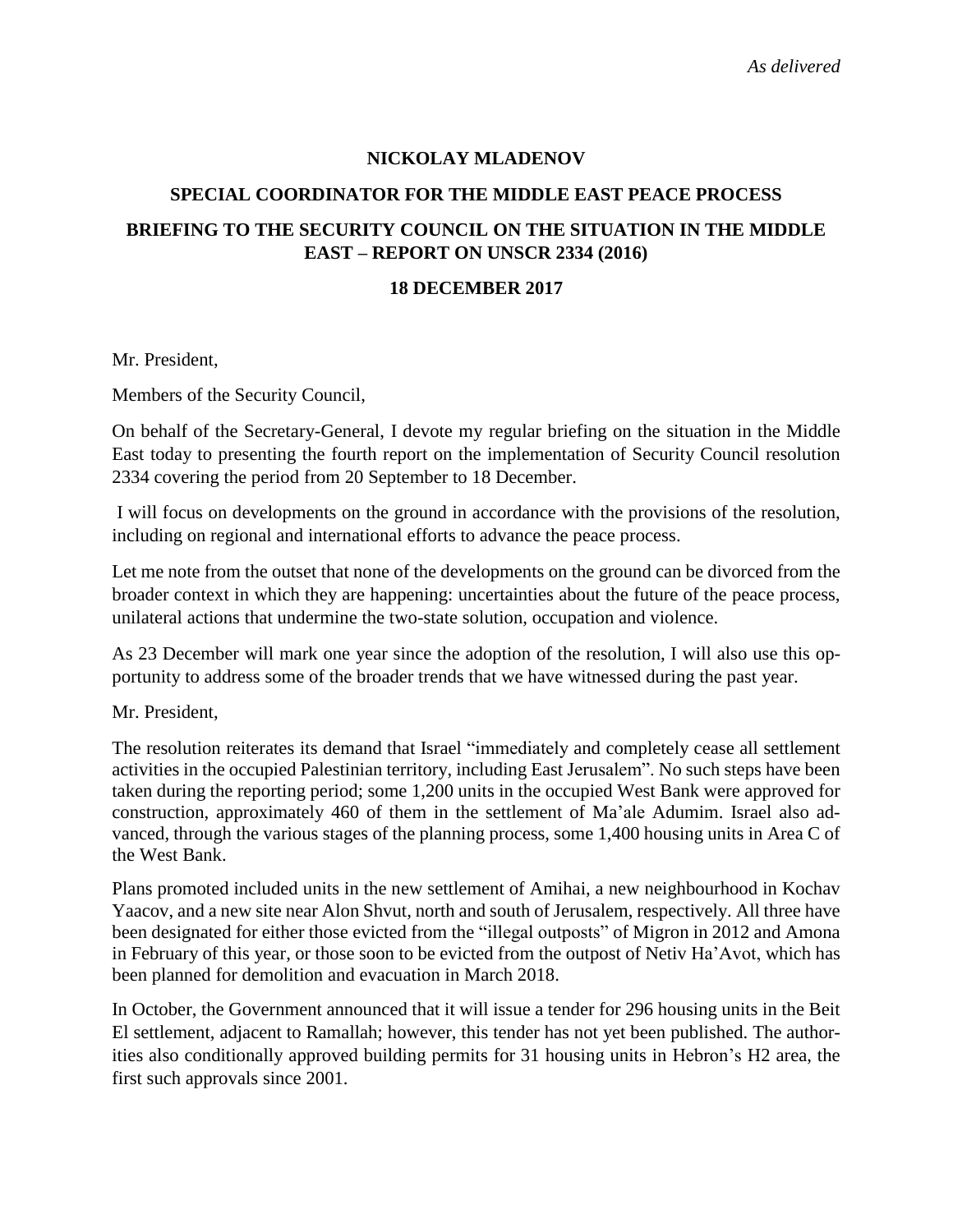In East Jerusalem, preparations began for the construction of infrastructure in Givat Hamatos, which, if built, would solidify the ring of settlements isolating East Jerusalem from the southern West Bank. In October, the Jerusalem Municipality conditionally approved building permits for 178 housing units in the settlement of Nof Zion located in the Palestinian neighbourhood of Jabel Mukaber; and in November, it also granted building permits for at least 418 housing units in Gilo and Ramat Shlomo.

Let me reiterate that the United Nations considers all settlement activities to be illegal under international law and a major obstacle to peace.

# Mr. President,

As the Middle East Quartet report noted in 2016, all structures lacking permits from the Israeli authorities in Area C and East Jerusalem are potentially subject to demolition. According to OCHA, during the reporting period the authorities demolished or seized 61 structures for lacking building permits. Consequently, 110 people, including 61 children, were displaced and the livelihoods of over 1,000 people were affected.

Meanwhile, over 10 Bedouin communities, comprising some 1,500 residents, remain at heightened risk of demolition and displacement. This includes herding communities in Ein al-Hilwe and Um al-Jmal in the northern Jordan Valley, as well as Jabal al-Baba in the sensitive E1 area.

The reporting period also saw several potentially significant legal developments. In an opinion issued in November, the Attorney General approved the legalization of an access road built on private Palestinian land leading to the illegal outpost of Haresha. The opinion came in light of a court decision by Supreme Court Justice Salim Joubran, who determined that the confiscation of private Palestinian land for the public interest, including in the exclusive interest of settler communities, may, under certain conditions, be legal in the West Bank, if done proportionally and with fair compensations to the landowners. However, the Attorney General did not soften his stance on the Land Regularization Law. On 22<sup>nd</sup> November, he wrote that "there is no alternative to a judicial ruling declaring the Land Regularization Law unconstitutional".

Separately, and still in November, the Government informed the Court that, for the first time, it intends to implement a clause in military law allowing the confiscation of private land if it has been used by a third party unknowingly. This may clear the way for the retroactive legalization of settlement homes and possibly illegal outposts.

Mr. President,

Allow me to turn to the problems of violence and terrorism that remain a hallmark of the conflict.

During the reporting period, the security situation in Israel and the occupied Palestinian territory remained relatively calm. During the past three months, 22 Palestinians have been killed by Israeli security forces (ISF), including in clashes and security operations and one was killed by an Israeli civilian in the West Bank. Four Israelis have been killed by Palestinians in attacks. Last week Israel reported that it had foiled a kidnapping plot by Hamas in the West Bank.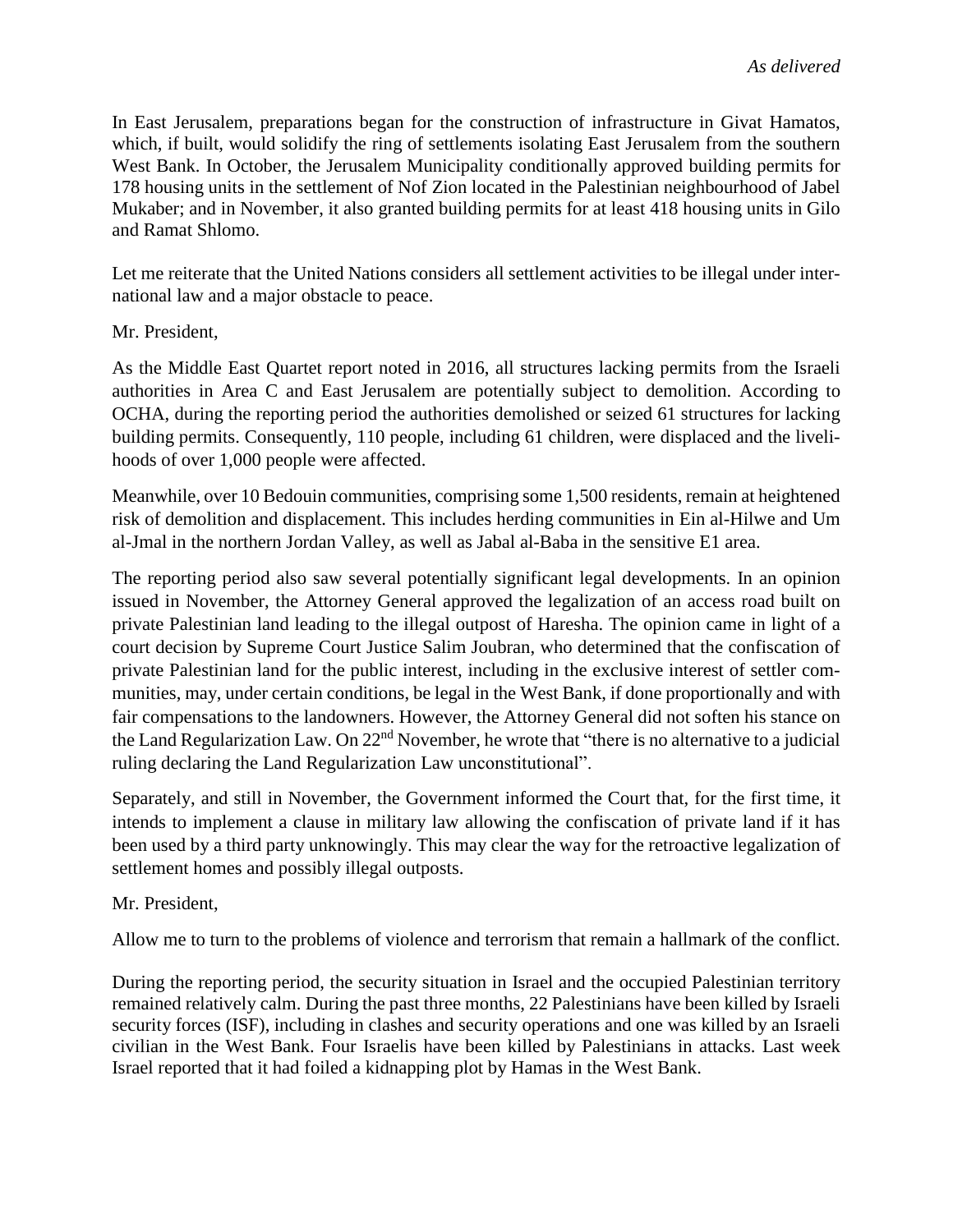Since 6 December, in the wake of the decision of the United States to recognize Jerusalem as the capital of Israel, the situation has become more tense with an increase in incidents, notably rockets fired from Gaza and clashes between Palestinians and Israeli security forces.

Most recently, on 10 December one Israeli was seriously injured in a stabbing attack at the Jerusalem Bus Station. The Palestinian perpetrator has been detained.

On 30 October, the Israeli Defense Forces destroyed yet another tunnel that extended from Gaza into Israel. During the operation, at least 12 Palestinian militants were killed underground. According to statements by a spokesperson for Islamic Jihad, the group's aim in constructing the tunnel was to "kidnap Israeli soldiers". A second tunnel was destroyed on 10 December.

On 31 October, a 25-year-old Palestinian man was shot dead by the IDF while in his car near the settlement of Halamish. On 30 November, an Israeli civilian shot dead a Palestinian man in the northern West Bank and a group of Palestinians reportedly threw stones at a group of Israelis. Both shooting incidents are under investigation.

During the reporting period, 28 rockets were fired from Gaza towards Israel, and 12 mortar rounds. In response, the IDF continued to target a number of Hamas and Islamic Jihad military posts across the Gaza Strip in which two Palestinian militants and one civilian were killed, with at least 28 people injured.

Since 7 December, there has been a visible increase in rockets fired by Gaza militants. Of the 40 projectiles fired during the reporting period, 27 have been launched since Hamas called for an escalation. Four rockets were intercepted by the Iron Dome system. One rocket and the remains of an intercepted rocket landed in the town of Sderot, causing damage to a kindergarten as well as to vehicles but resulting in no injuries. At least eight more rockets landed in Israel.

# Mr. President,

Allow me to now turn to some of the problems of inflammatory rhetoric and provocations. Resolution 2334 calls on all to refrain from such acts and undertake efforts to combat them.

During the reporting period, while on a visit to Iran, Hamas leaders continued to make deplorable calls for the destruction of the State of Israel. The level of provocative rhetoric has heightened since the 6<sup>th</sup> December, including with calls for escalation, violence and an intifada. On its official social media pages, Fatah continued to celebrate perpetrators of past attacks against Israelis, including a 26 September attack in Har Adar in which two security guards and a border policeman were killed. Most recently, Hamas and other factions applauded the stabbing attack at the Jerusalem Bus Station, organizing rallies in Gaza and the West Bank and calling for escalation.

Israeli politicians have also made provocative statements during this period, including by calling for "only one state between the river and the sea" or "recognizing Judea and Samaria as Israel".

#### Mr. President,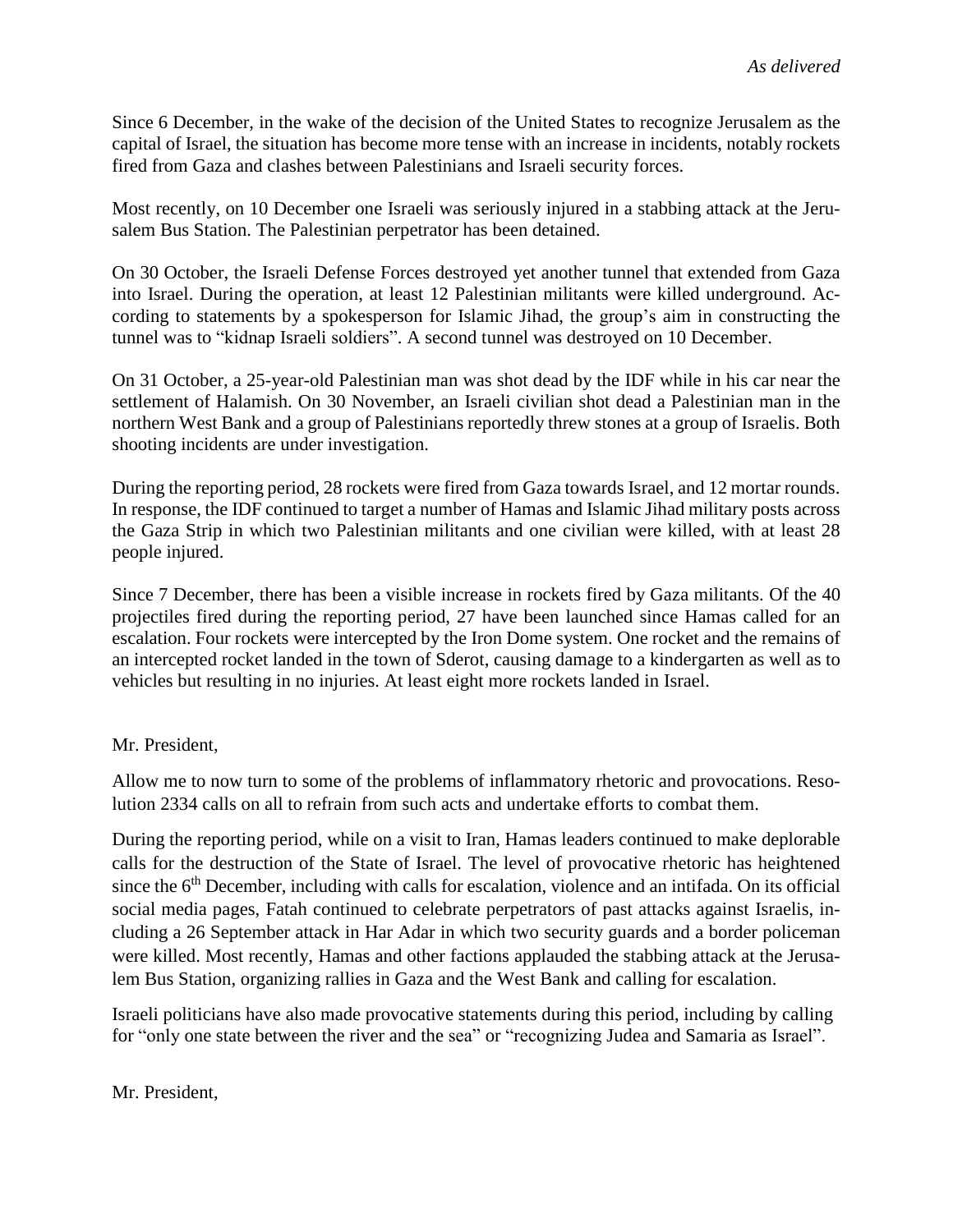Resolution 2334 reiterates the call by the Middle East Quartet for both parties to take steps to "reverse negative trends on the ground that are imperiling the two-state solution."

While the goal of realizing a sustainable peace based on the two-state solution remains elusive, Palestinian factions signed an agreement on 12 October to allow the Palestinian Authority to assume control of Gaza. The Gaza crossings fully returned to the control of the Palestinian Authority on 1 November; and public sector employees recruited by the Palestinian Authority prior to 2007 registered in preparation for establishing a unified work force.

The process, however, is faltering over substantial disagreements, including on important questions related to the payment of public sector salaries, the lifting of PA imposed measures, and Hamas giving up its security control of Gaza.

Despite repeated calls for the Palestinian Authority to alleviate the electricity crisis in Gaza, which was exacerbated by the PA's decision earlier this year to reduce payments to Israel, residents still live with four hours of electricity per day. Forty-five percent of essential drugs and medical supplies are at zero stock, while basic services are only maintained through donor-funded emergency fuel distributed by the United Nations.

On 7 December, an additional USD 2.2 million was released from the UN Humanitarian Pooled Fund to cover urgent health and food security needs in Gaza.

On a positive note, talks between the Israeli and Palestinian Ministries of Finance resumed during the reporting period. On 28 November, Israel transferred to the PA a lump sum amount of USD 63.8 million in VAT collections and tax clearance.

Construction of the Northern Gaza Emergency Sewage Treatment (NGEST) plant is expected to be completed by the end of this month. Israel has informed the Palestinian Authority of its willingness to increase the energy supply to Gaza by six MW, for this plant. If implemented, this will help address critical sewage and broader environmental problems in Gaza and beyond.

Mr. President,

During the reporting period, there have been no developments related to Member States distinguishing, in their relevant dealings, between the territory of the State of Israel and the territories occupied in 1967.

Regrettably, the reporting period has not seen significant positive moves towards advancing peace, and the parties remain divided further than ever. The US President announced in December its decision to recognize Jerusalem as the capital of the State of Israel, while stating that final status issues remain for the parties to determine. He also made clear his commitment to advance peace between Israelis and Palestinians and called for the status quo at the Holy Sites to be respected. Since then, the Palestinian leadership has canceled meetings with visiting U.S. Vice President Pence, and called for the establishment of a new mechanism to achieve peace. The Palestinian President has also vowed to seek unilateral recognition of Palestine and to seek full membership in international organizations in the absence of a meaningful peace process.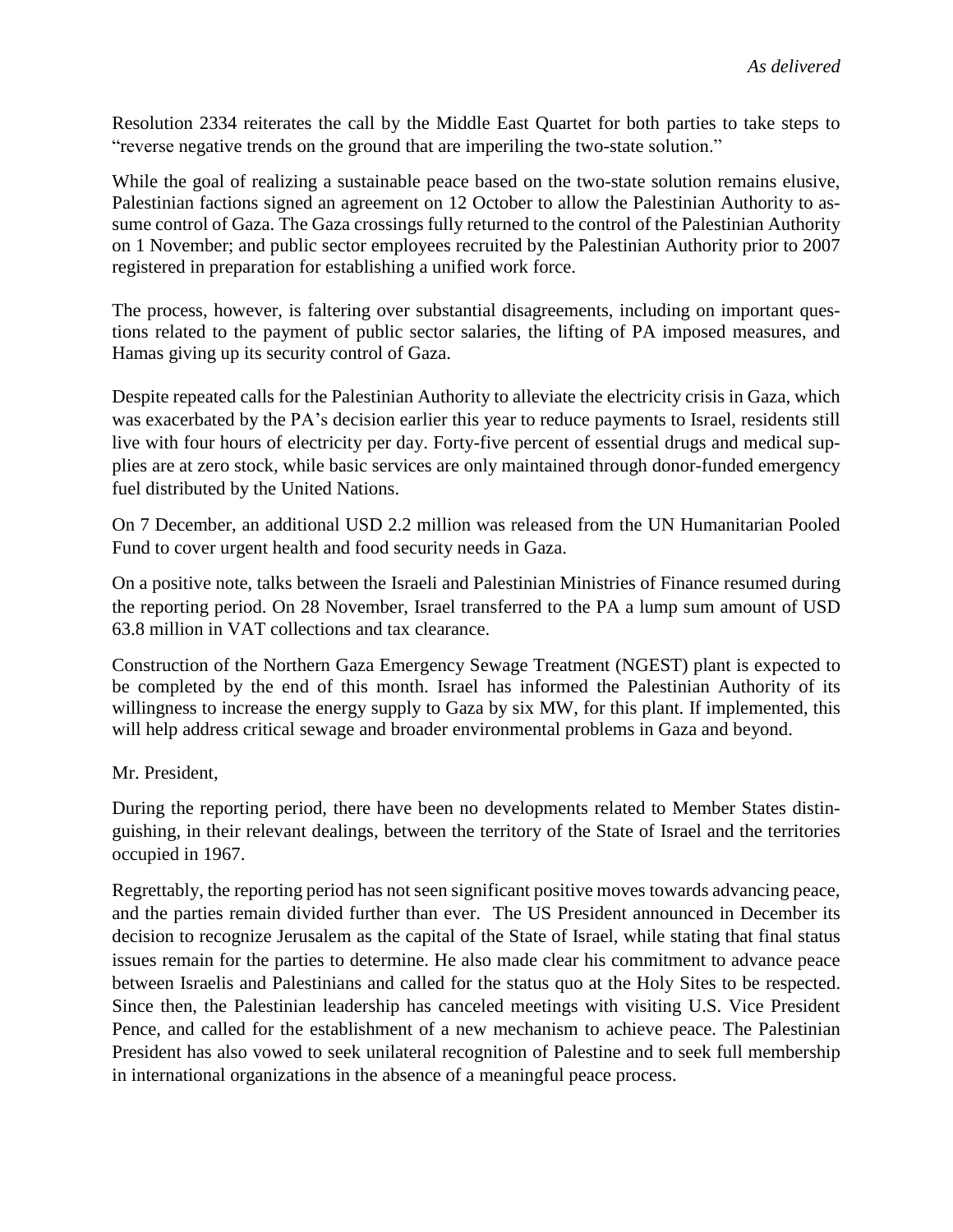The United Nations maintains the view that Jerusalem is a final status issue that must be resolved through direct negotiations between the two parties on the basis of the relevant Security Council and General Assembly resolutions taking into account the legitimate concerns of both the Palestinian and the Israeli sides.

Mr. President, members of the Council,

In closing, I would like to share some broad observations on developments concerning the provisions of the resolution during the past year.

1.) Continued settlement construction in the occupied Palestinian territory contravenes resolution 2334. Significantly more housing units were advanced and approved in 2017. In Area C, the number of units advanced and approved more than doubled from 3,000 in 2016 to nearly 7,000 in 2017. In East Jerusalem, the increase has similarly been from 1,600 in 2016 to some 3,100 in 2017.

The number of tenders, however, published and opened for bidding has decreased this year. In Area C, out of tenders for 3,200 units that were announced in 2017, only two, for some 50 housing units have been published so far. For the first time since 2010, in East Jerusalem, in 2017 there have been no new tenders published. About 80 per cent of the settlement moves this year were concentrated in and around major Israeli population centers, while some 20 per cent were in outlying locations deep inside the occupied West Bank.

The number of Palestinian-owned structures demolished in 2017 in the West Bank was significantly lower than in 2016, and the lowest since 2009. In total, 400 Palestinian-owned structures were demolished in the West Bank, including East Jerusalem, during 2017, a sharp decline compared to over 1,000 structures during 2016.

In addition to these developments, 2017 has seen worrying legislative, judicial and administrative initiatives that aim to change the long-standing Israeli policy concerning the legal status of the West Bank and the use of private Palestinian land.

Settlement-related activities undermine the chances for the establishment of a viable, contiguous Palestinian state as part of a two-state solution.

2.) Continuing violence against civilians and incitement perpetuate mutual fear and suspicion. Since the adoption of resolution 2334, there has been a significant reduction in the number of violent attacks. In 2017, there were 109 shooting, stabbing, ramming, and bombing attacks conducted compared to 223 similar attacks in 2016. Regarding fatalities, 72 Palestinians and 15 Israelis were killed this year, compared to 109 and 13, respectively, in 2016.

I call on the international community to join the United Nations in condemning terror attacks and such reckless action that impede any efforts to bridge the gaps between Israelis and Palestinians and empower extremists. Nothing justifies terror – no cause, no grievance.

The terror threat from Gaza of indiscriminate rocket attacks and tunnel construction continues, and the recent escalation by militants in Gaza is reckless and dangerous. I urge all Palestinian factions to commit to rejecting violence, inflammatory rhetoric and provocative actions that undermine the cause of peace.